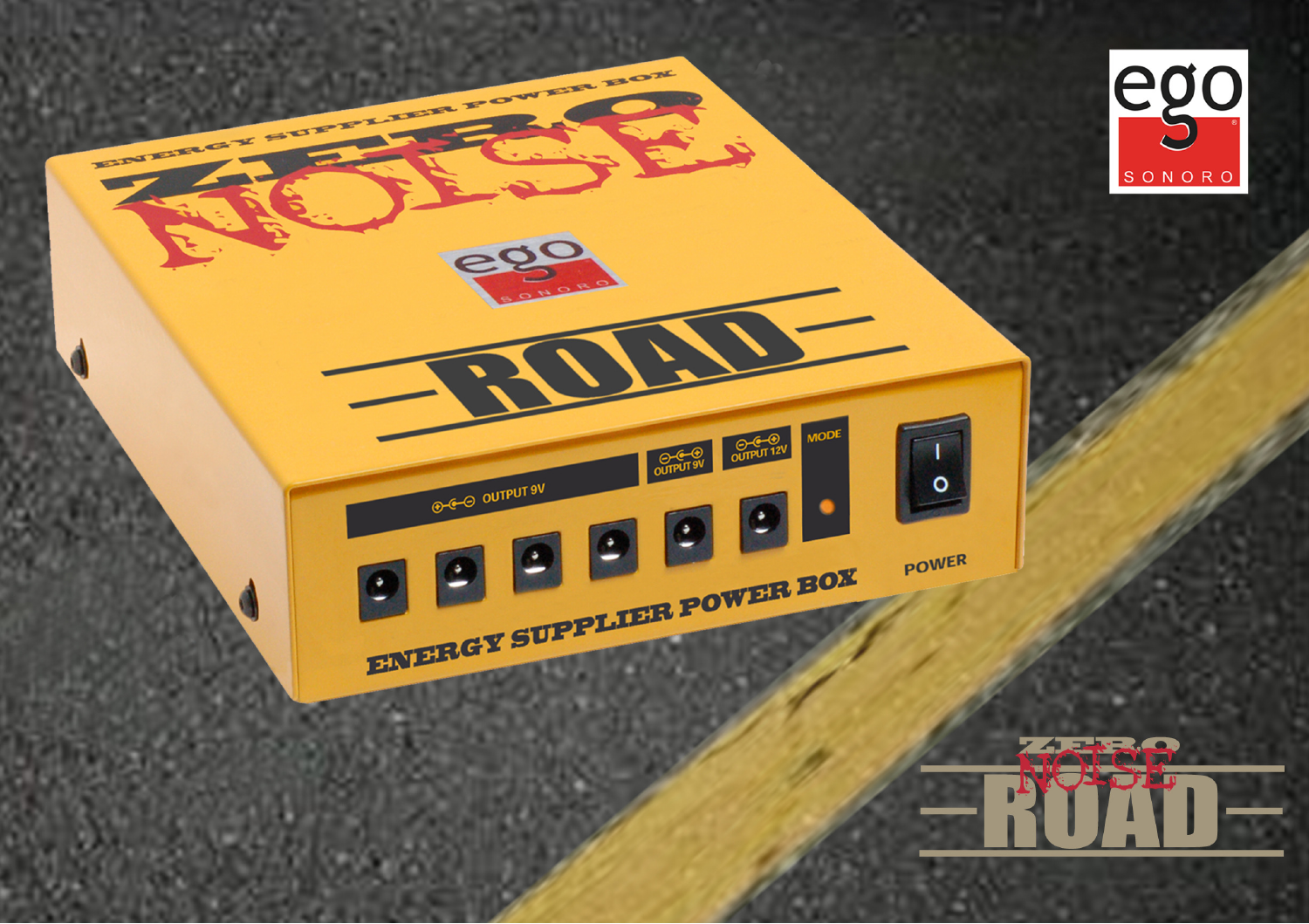

#### **Product info**

Just like its big brother ZeroNoise, **ZeroNoise Road** features 6 outputs that deliver clean, quiet power to your pedals. With ZeroNoise Road power box you don't need any power outlet and your signal is perfectly clean for as long as 10 hours work.

### **Eliminate AC ground loop**

The 90% pedal effects (distortion, overdrive, boost, delay etc) using a 9-volt DC power source. Typical sources used are 9V battery or 9V AC adapter.

 **Why would you use a 9V battery for just a few hours work, or a noisy AC adapter when you can have the solution to your problems?** 

 Standard AC adapters may introduce electrical noise interference on your signal and require a power outlet near you. With **ZeroNoise Road** power box you don't need any power outlet and yoursignal is perfectly clean for as long as 10 hours work.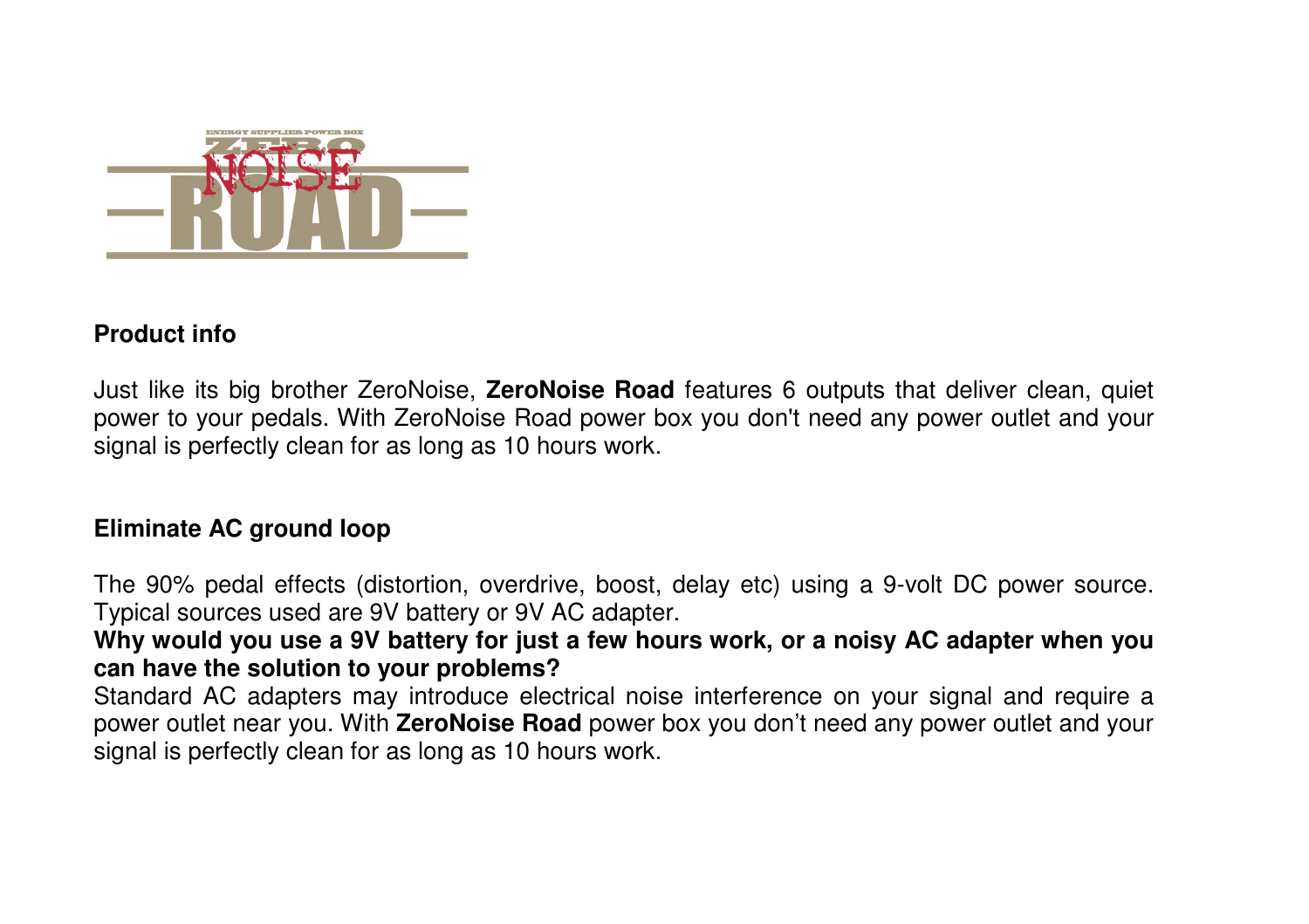



In the diagram (a) you can see the differences from a typical AC to DC adapter against **ZeroNoise Road**. The graphic shows that the DC output from the standard adapter introduces much more ripple noise into the signal as compared to the clean power produced by **ZeroNoise Road**.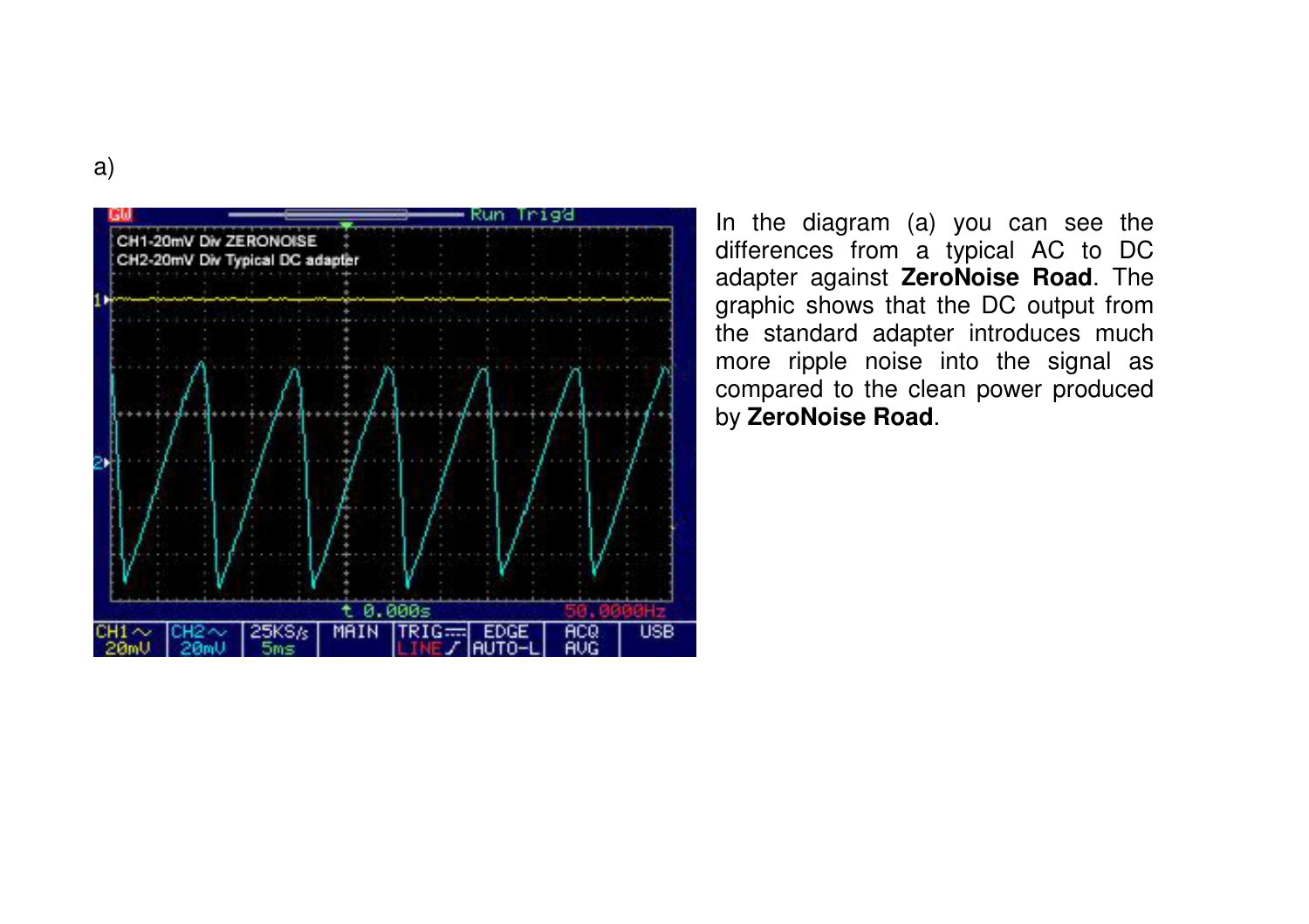

b)

Graphic (b) represents the output produced by **ZeroNoise Road** compared with a professional DC power supply. The graphic shows that the standard DC professional power supply introduces significantly more ripple noise into the signal (approx twice as much) when compared to the **ZeroNoise Road** clean power.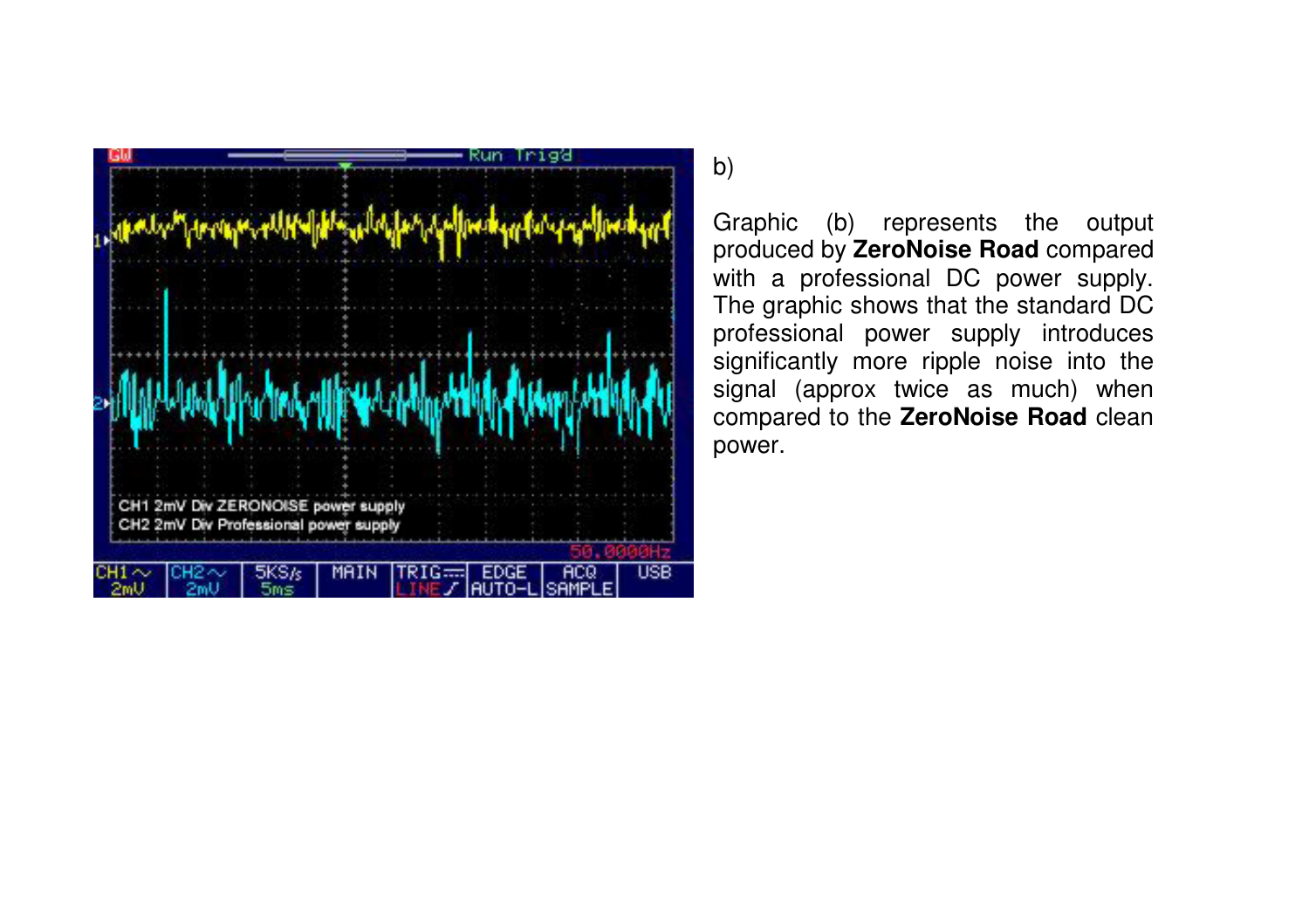#### **More than 10 Hours of continuous, zero noise stable power**

The sound quality of your effects deteriorates when the battery voltage falls below the proper operating range . In order to prevent any component malfunction or a loss of sound quality during a musical performance, standard 9V batteries must be changed before they have been exhausted. On these batteries you don't know the remaining charge level. Therefore to prevent possible problems, especially when the musicians are studio recording or in a live performance, you must change all the batteries that you're using sometimes well before they have been completely exhausted. **Consequently you have a high service cost and a high environmental impact.**

Due to its features the **ZeroNoise Road** power supply provides a solution for these problems. The **ZeroNoise Road** uses a rechargeable battery that you don't need to change, and the multicolors Led shows the status of the battery changing its colours.

 **ZeroNoise's Road** power supply provides you with up to 10 hours of continuous, clean, stable power, even as the battery drains. In case of an **emergency** (an almost completely discharged battery) you can connect the external power supply and continue to play even during the charging mode. It will then automatically be fully recharged in just a few hours.

 During the charge, the multicolour LED (will indicates you the status, when the battery is completely charged (100%), the status will switch automatically to the standard mode.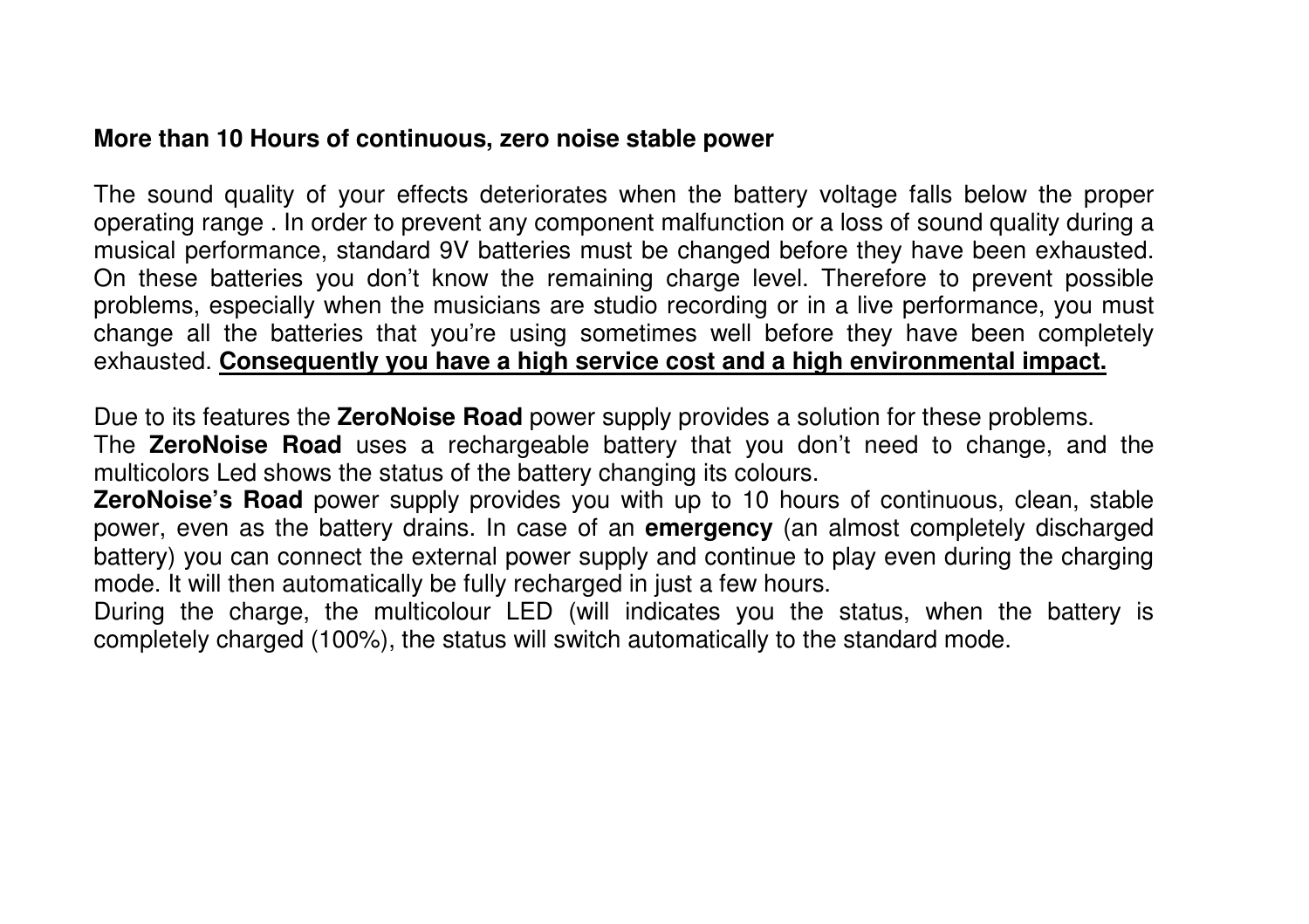

 $\frac{s}{s}$  The above graph shows the huge difference in time of autonomy between a common 9V battery and the **ZeroNoise** box: **Road** power about 10 times more capacity and no degradation of output characteristics until the is internal battery completely discharge.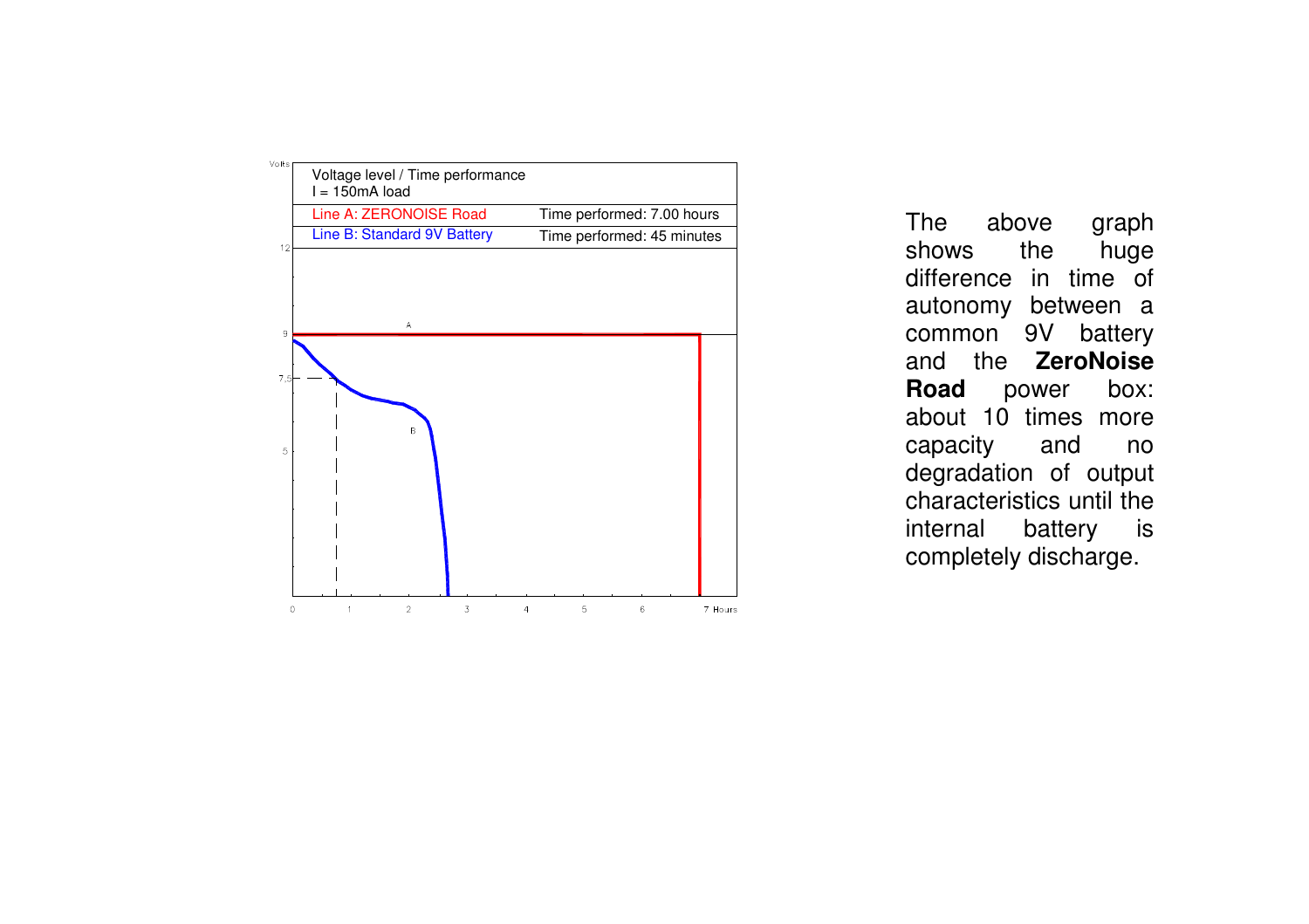# **FEATURES**

- 12V 1,3A Sealed Rechargeable battery
- $\cdot$  Up to 10 hours of continuous zero noise power output without the need to recharge
- $\div$  Eliminates AC ground loops no more unwanted hum
- Four 9V DC outputs (Boss standard) One 9V (Standard) One 12V (Standard) power multiple devices; pedals, multi-effect units, and portable recorders
- Multicolour LED provides function mode
- $\div$  Single on/off button no need to unplug the individual effects devices
- $\cdot \cdot$  Rechargeable hundreds of times without any loss of performance no memory effect
- Automatically recharges cycle (if the device is connected to the power supply by external adapter) when the battery goes below the threshold of 9V.
- Also, during the re-charge mode, the **ZeroNoise Road** power box continues to supply you the same output voltage without performance degradation. You'll never be caught without your power!
- External power adapter included
- Dimensions: (W,D,H) 165x130x45 mm
- Weight: 2,0Kg Approx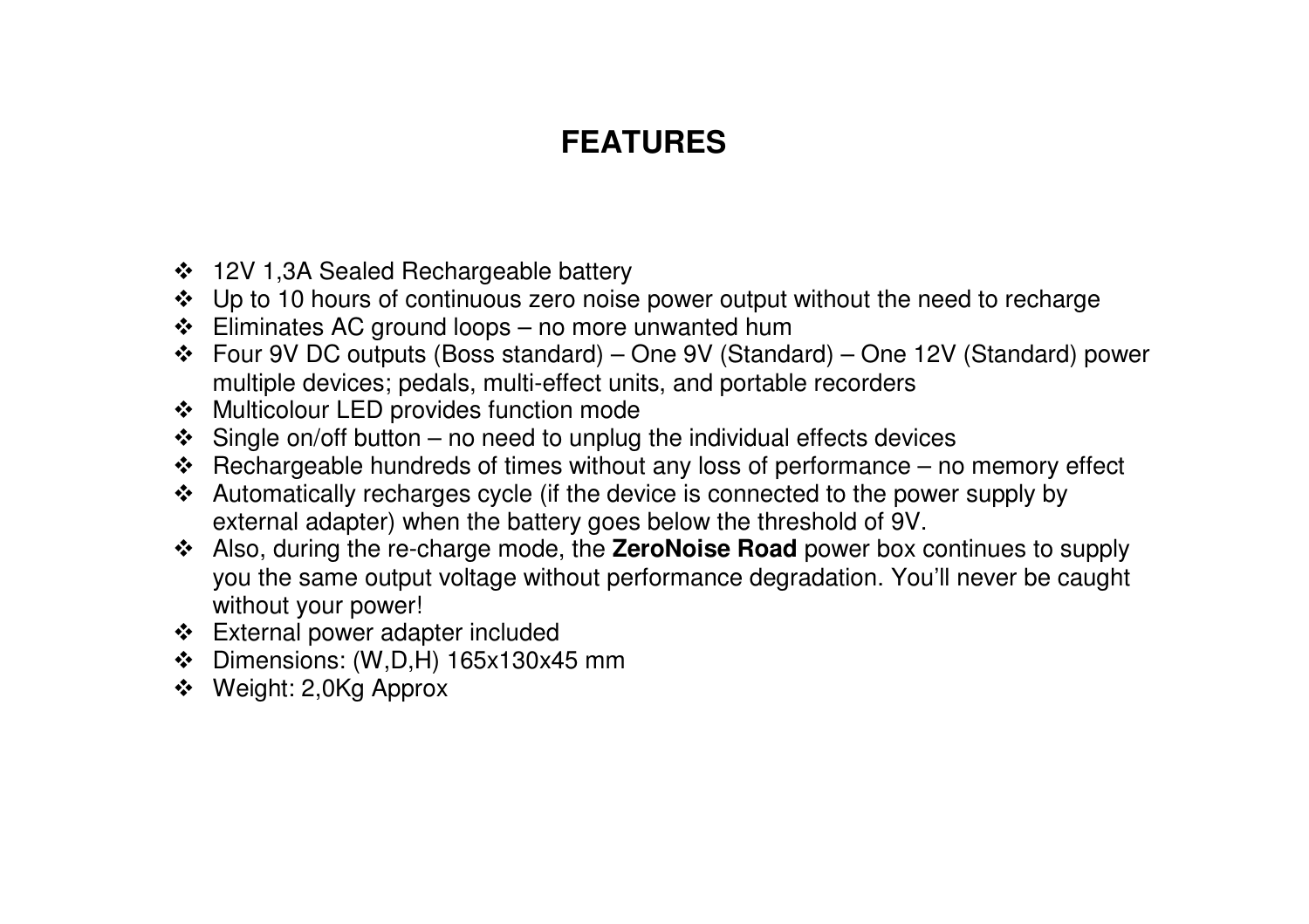| <b>Product Description</b>                    | Energy supplier power box                                                                                                                                                                                                                                                                                                     |
|-----------------------------------------------|-------------------------------------------------------------------------------------------------------------------------------------------------------------------------------------------------------------------------------------------------------------------------------------------------------------------------------|
| <b>Product Name</b>                           | ZeroNoise Road                                                                                                                                                                                                                                                                                                                |
| <b>Charging Time *1</b>                       | Approx. 5 hours                                                                                                                                                                                                                                                                                                               |
| Input                                         | By external power adapter                                                                                                                                                                                                                                                                                                     |
| Output *2                                     | Five DC 9V plugs (max 0,5A) - One DC 12V plugs (max. total output 500mA). **                                                                                                                                                                                                                                                  |
| Standard Usage Times *3                       | Current draw about 10 mA: over 100 hrs. (Boost, Overdrive, Distortion)<br>Current draw about 50 mA: approx. 20 hrs. (Digital Delay, Chorus)<br>Current draw about 300 mA: approx. 3 hours (Multitrack recorder or synthesizer,<br>pedal switch)<br>Current draw about 1000mA: approx. 1 hour (Electronic drums or percussion) |
| <b>Dimensions</b>                             | 165mm (w) x 130mm (d) x 40 (h) mm (approx. 2,0kg)                                                                                                                                                                                                                                                                             |
| <b>Built-in Battery</b><br>(Voltage/capacity) | GEL battery (FTS 12V, 1,3 Ah)                                                                                                                                                                                                                                                                                                 |
| <b>LED</b> indicator                          | 3-stage LED indicator provides power level status                                                                                                                                                                                                                                                                             |
| <b>Set contents</b>                           | AC Adaptor, Output DC cable n.6                                                                                                                                                                                                                                                                                               |

- 1. Standard time to fully recharge the built-in battery when completely exhausted.
- 2. When using one power port. When using all ten power ports, a maximum of 150mA for each port.
- 3. Usage time may vary depending on connected devices and usage conditions.

\*\* The 12VDC output is stabilized only when the battery is during the charging mode.